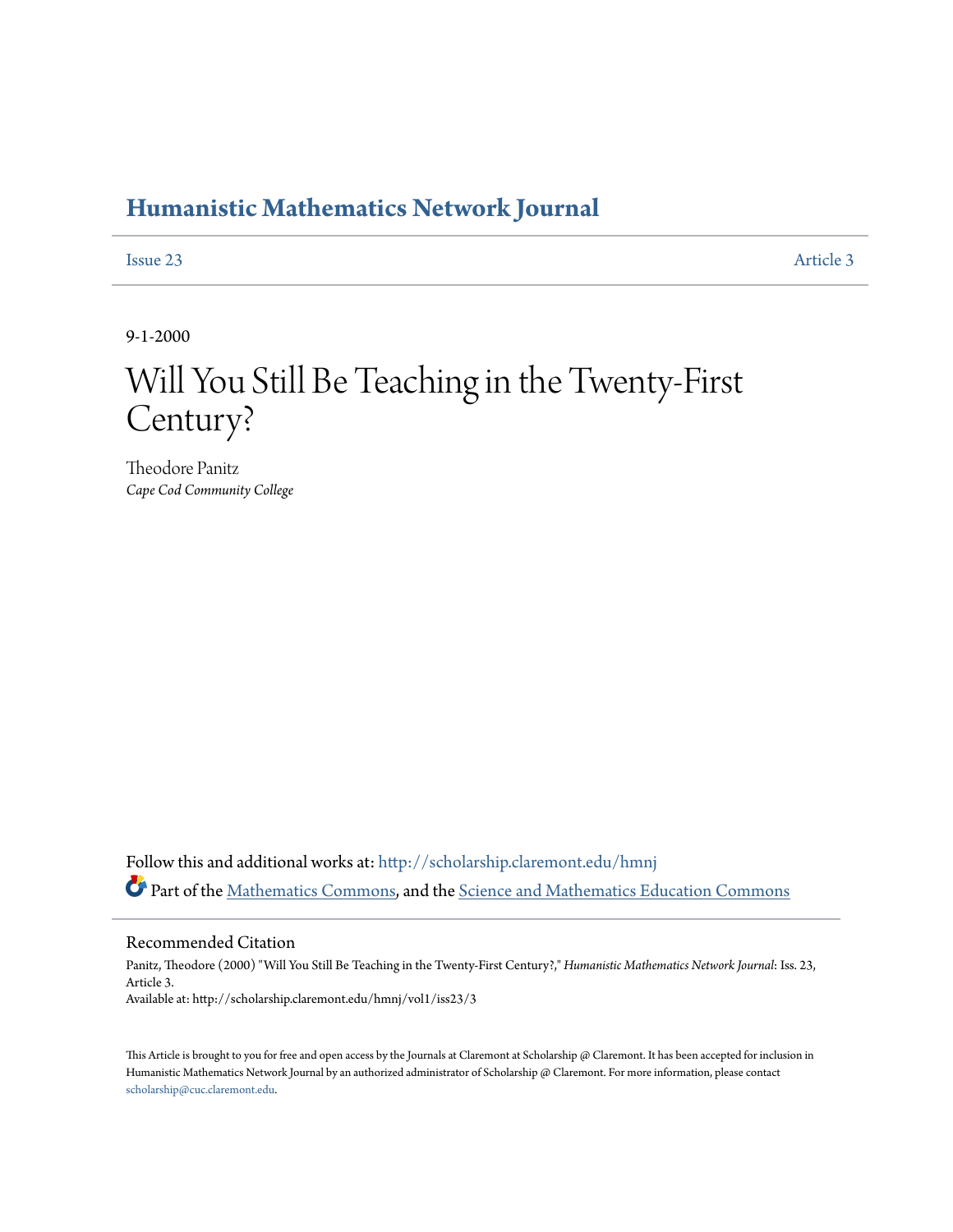## **Will You Still Be Teaching in the Twenty-First Century?**

*Theodore Panitz Professor of Mathematics and Engineering Cape Cod Community College*

#### **INTRODUCTION**

"Computers are coming! Computers are coming!" is the cry heard around the world as the technology revolution slowly and insidiously works its way into the classroom from kindergarten through higher education. Administrators dream about the economies of inexpensive computer systems handling hundreds of students relatively independently of faculty, with the additional benefit that computers do not debate issues at staff meetings. Lost in the current rush to extol the value of having computers in every classroom, internet courses available to any student anywhere in the world, and complete degrees offered in cyberspace, is a discussion about the real nature of education, the human side. Teaching/learning paradigms at all institutions of higher education must change from lectures to interactive, student-centered inquiry approaches, in order to focus on the human aspects of learning, or else computers will do the teaching for us.

This article is not intended to criticize all uses of technology but instead to promote learning through human interactions. The author believes that appropriate uses of technology lie in supplemental instruction intended to complement classroom activities, not replace them. Computers are useful for building skills, repetition exercises, the search for information via the world wide web, and some communications via email or chat rooms. But technology can never replace the affective nature of education created by face to face interaction between students, and between students and teachers. Unfortunately, the real value of computers as teaching tools has been lost on administrators who only see the apparent economics of scale when they consider the internet as a mechanism to recruit additional students beyond their immediate geographical region.

#### **REDIRECTING THE DISCUSSION AND TRANSFORMING HIGHER EDUCATION**

College professors are at a crossroads. We are under increasing pressure to incorporate technology into our courses and to offer extraterrestrial learning environments commonly referred to as cyberspace or internet courses. Simultaneously, we are expected to teach students how to think critically, solve problems and interact socially in preparation for the workplace. Something is missing from the discussion on how higher education should accomplish these goals. The question which should be driving this debate is not how much technology can we include in our teaching, but instead, "What is the underlying philosophy of education and the learning experience?"

Several questions spring to mind and should form the basis for discussions about the future of higher education. They are:

- 1. Should we facilitate learning through interactive, student-centered courses or focus on information transfer to students? Choosing the latter would enable computer companies to take over higher education teaching responsibilities through information delivery devices such as CD-Roms, the internet, and video courses. Professors would be required to spend all their time on research, thus removing them from contact with undergraduates.
- 2. Is education a matter of convenience of time and place delivered through the use of the internet where courses can be brought right into students' homes, or should we encourage students to deal with the hard work and personal responsibilities associated with student-centered, interactive learning with their peers?
- 3. Should we provide our students with as much information as possible, through a professor-centered expert lecture or computer program with the student as a receptor, or should we use inquirybased, collaborative approaches to learning which provide students with the capability and desire to understand what information they need to make a decision and how to get and use it?
- 4. Do we wish to create learning environments where the students never see each other or "talk" to the professor except in electronic chat rooms, or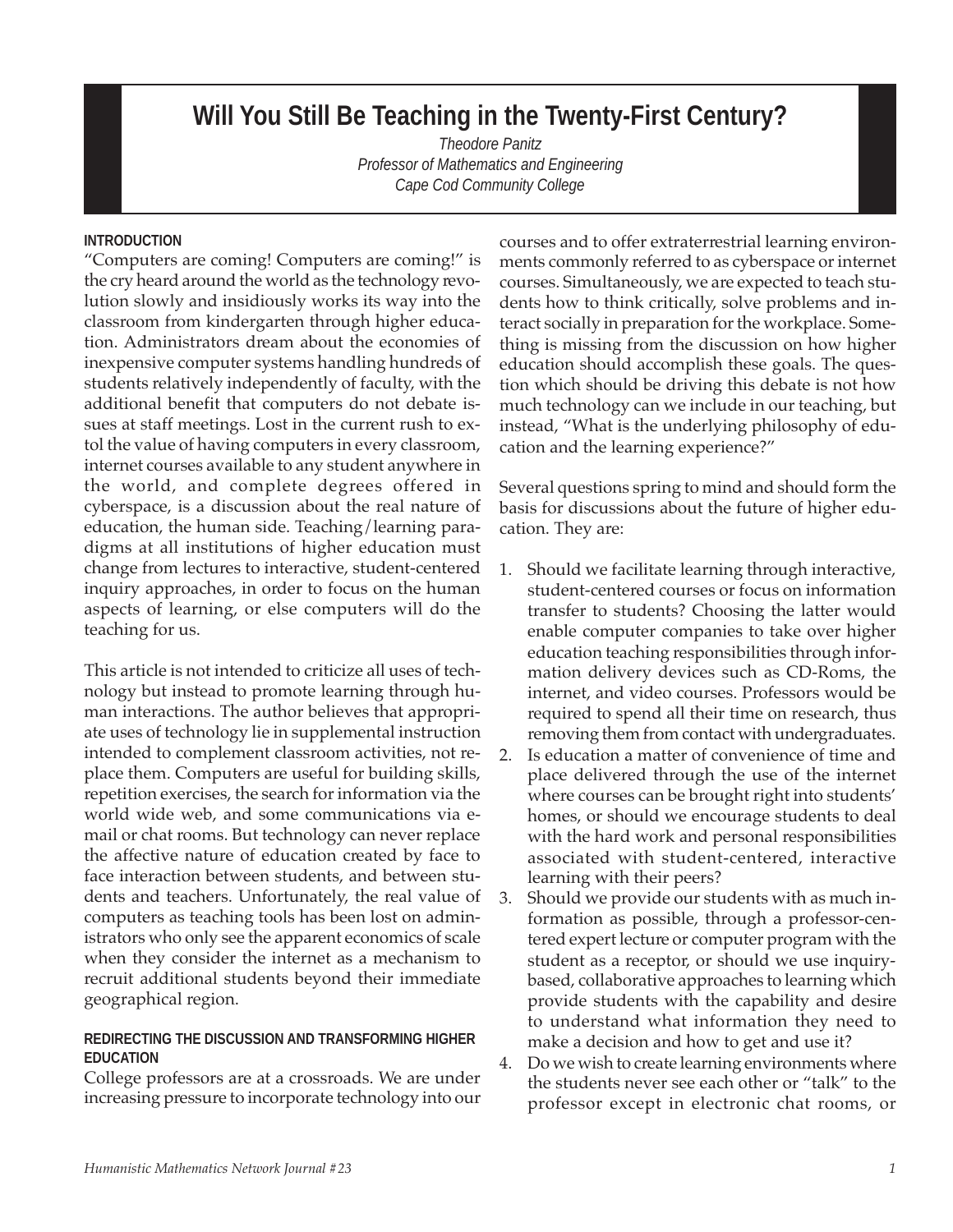should we focus on harnessing the power of learning though social interactions within the classroom and outside of the class?

5) Can computers present lectures more effectively than professors by using self-paced programs, interactive computer activities, and interesting multimedia elements?

#### **TECHNOLOGY: BOON OR THREAT TO TEACHING IN HIGHER EDUCATION?**

The writer believes that the rush, throughout the world, to infuse technology in every course and provide asynchronous internet courses to all students seriously threatens the social aspects of learning and the need for human interaction in the learning process. Collaboration in learning assists students in becoming productive members of the various academic, social and workplace societies they wish to join. For example, people become mathematicians, historians, writers, etc., by learning the vocabulary and culture of their chosen field(s) of study. They must learn how to communicate their ideas to their peers and people outside of their field through writing and oral persuasion. The most effective learning paradigm developed to date involves argumentation, discussion, and consensus building through human interaction. Student-centered classes accomplish this in every class.

Communicating over the internet is only one small tool available to us, and, because it does not come close to providing the human interactions that classrooms do, it should not become the primary delivery system in higher education. I want to be in the classroom with my students, to observe their reactions to learning experiences. I want to observe their body language when they interact with their peers and myself. I want to have individual discussions with students in real time in order to share our experiences regarding learning and life in general. I am not impressed with internet discussions where a smiley face on a computer screen replaces a real smile or capital letters are used to emphasize shouting, etc. Textural communication is unable to convey more subtle aspects of communication, such as specific student questions. One problem arises when people "talk" across a long distance networks. The computer systems occasionally and randomly slow down, so between the time a person types something in and the next person sees it several minutes may elapse, thus delaying the response. Also, the time it takes to formulate a response

and type it into the computer may take several minutes versus giving a verbal response in a face to face interaction.

Cyberspace and asynchronous distance learning are being presented as the savior for all of higher education and the future delivery system for colleges and universities. What is the driving force behind the effort to infuse technology into college courses? Initially distance learning was promoted as a way of reaching a few students in remote or inaccessible locations. This is no longer the case. Economics now drives the rush to cyberspace. College administrators envision the internet as a mechanism to reach a vast pool of applicants throughout the world. As they consider the potential market available to them, the dollar signs in their eyes grow exponentially, blinding them to the real basis for learning, human interactions. The fallacy in their reasoning is that it only takes one organization or company to develop and deliver internet courses. Once that organization is established, colleges will no longer be needed to teach students. Computers and education technicians will provide the delivery of course content, exams, paper grading, chat rooms, etc. Technicians will be hired as tutors instead of faculty. The real drive into cyberspace then is the privatization of higher education through corporate America.

In Digital Diploma Mills Parts 1-3 (1993), David Noble, a professor at York University, Toronto, Canada, documents the attempt by large technology corporations to take over undergraduate teaching at colleges and universities. He states: "Recent events at two large North American universities signal dramatically that we have entered a new era in higher education, one which is rapidly drawing the halls of academe into the age of automation." Professors at York University, Toronto, went on strike for two months to secure contractual protections regarding distance learning and technology. Also, the administration at UCLA unilaterally instituted a policy whereby all professors were required to incorporate web sites into their arts and sciences courses. This was done over the summer when most professors were not on campus. A virtual degree is available through Arizona University, and consortiums have been developed through the Western Governors Association and the California Board of Higher education to broker Internet courses. Noble has identified the key issue: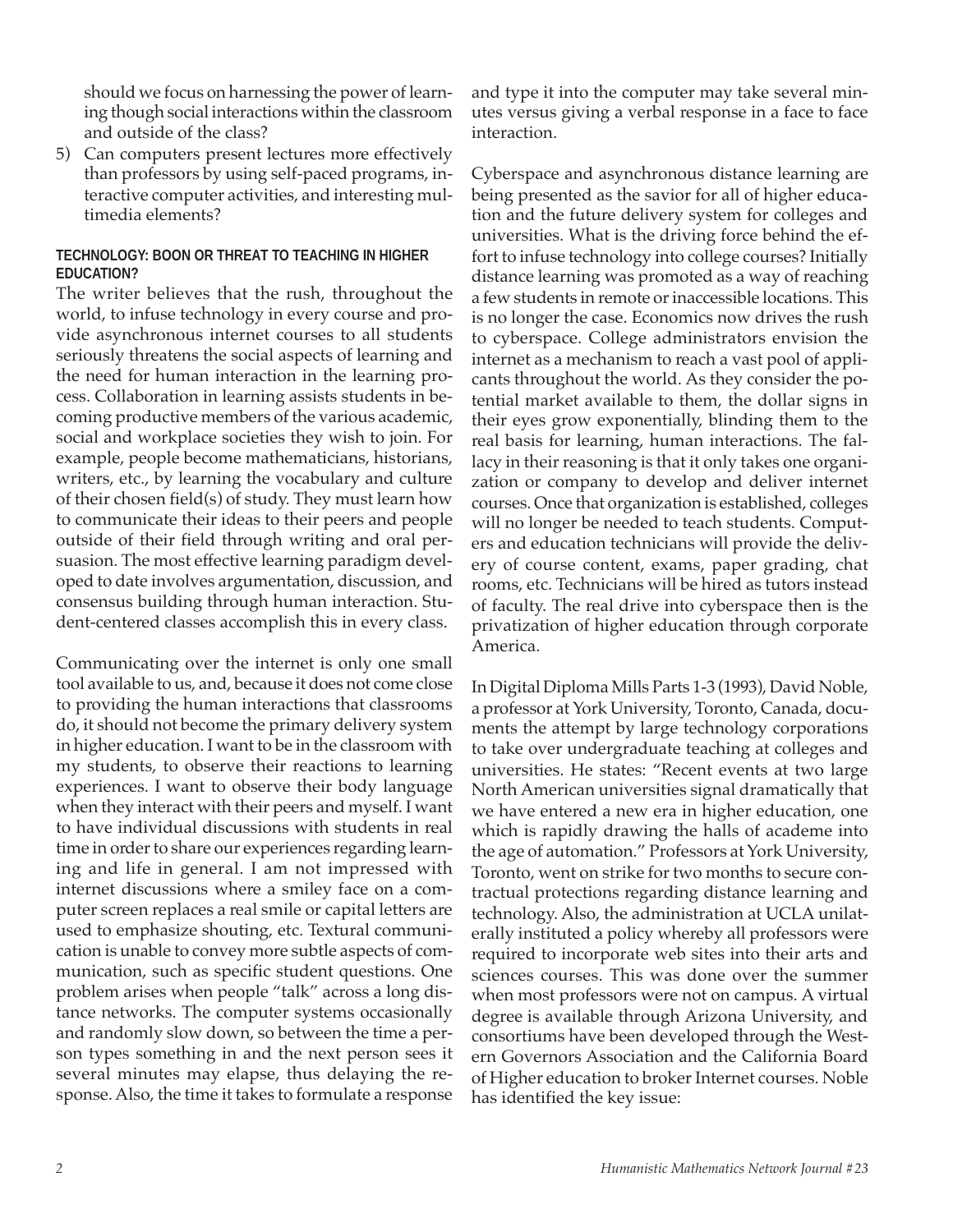"Thus, at the very outset of this new age of higher education, the lines have already been drawn in the struggle which will ultimately determine its shape. On the one side university administrators and the myriad commercial partners, on the other those who constitute the core relation of education: students and teachers. (The chief slogan of the York faculty during the strike was "the classroom vs the boardroom"). It is no accident, then, that the high-tech transformation of higher education is being initiated and implemented from the top down, either without any student and faculty involvement in the decision-making or despite it. At UCLA the administration launched their Initiative during the summer when many faculty are away and there was little possibility of faculty oversight or governance; faculty were thus left out of the loop and kept in the dark about the new web requirement until the last moment. And UCLA administrators also went ahead with its Initiative, which is funded by a new compulsory student fee, despite the formal student recommendation against it. Similarly, the initiatives of the York administration in the deployment of computer technology in education were taken without faculty oversight and deliberation, much less student involvement." (p. 1)

It is clear that there is an effort being undertaken to commercialize higher education, not just transform it by the infusion of technology. Noble hypothesizes that technology represents the second phase of this commercialization. The first phase took place starting in the mid-1970's and involved commercialization of course content through research, patents, textbooks and degree requirements. The second phase was initiated when industry realized that information creation and use would be the next major commodity and that knowledge-based industries, such as colleges and universities, would be the next major economic area for development. Noble states:

> "Within a decade was a proliferation of industrial partnerships and new proprietary arrangements, as industrialists and their campus counterparts invented ways to socialize the risks and costs of creating this knowledge while privatizing the benefits." (p. 2)

"Class sizes swelled, teaching staffs and instructional resources were reduced, salaries were frozen, and curricular offerings were cut to the bone. At the same time, tuition soared to subsidize the creation and maintenance of the commercial infrastructure (and correspondingly bloated administration) that has never really paid off. In the end students were paying more for their education and getting less, and the campuses were in crisis." (p. 2)

"The second phase of the commercialization of academia, the commoditization of instruction, is touted as the solution to the crisis engendered by the first. Ignoring the true sources of the financial debacle—an expensive and low-yielding commercial infrastructure and greatly expanded administrative costs—the champions of computer-based instruction focus their attention rather upon increasing the efficiencies of already overextended teachers. And they ignore as well the fact that their hightech remedies are bound only to compound the problem, increasing further, rather then reducing, the costs of higher education." (p. 2)

Who is behind the effort to commercialize college instruction and materials? Noble identifies four special interest groups behind this effort. The first are the vendors of the computer software and hardware. The second are corporate training advocates who view training from an economical high speed, highly specialized perspective. Third are the university administrators who wish to be considered up to date with the most modern educational systems. Fourth are the technological "zealots" who view computers as the solution to every problem and simply enjoy working with them.

What are the implications of this attempt to shift learning onto computers and the Internet? There will be a shift away from the classroom and contact with other students and the professor toward anytime, anywhere learning. Technology will mean the extension of working time since the professor can be reached by e-mail twenty four hours a day, and students will expect quick responses. Classes may be administratively monitored more closely through record and data keeping by the computers. Once courses are on the com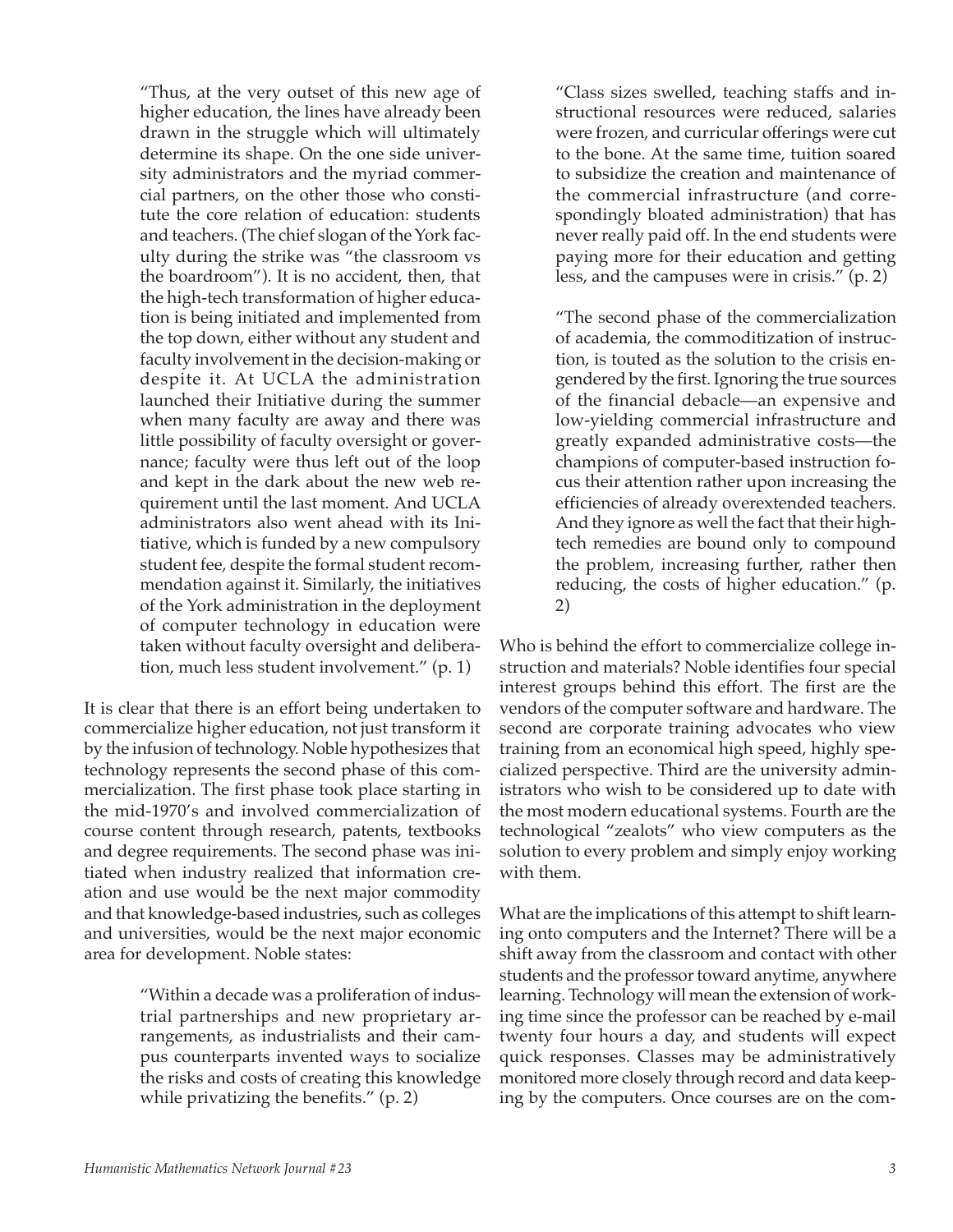puter, the originating professor will no longer be needed. These negative consequences in part explain the strong reaction by the professors at York University. The other problem in the rush to implement technology is that students and faculty are being left out of the discussions. Perhaps administrators understand the potential negative consequences of the misuse of technology and therefore make every effort to utilize the power of their positions to implement technological strategies without input from the very constituencies who will be most effected.

In a follow-up article to Noble's article, Michael Margolis (1997) clearly identifies the driving force

behind the commoditization of university instruction and the consequences this will have on the future of teaching in the university. Margolis states the " Market capitalism, not the Internet per se, is the force behind developing the wired uni-

versity." He believes that students will embrace distance learning because of the financial benefits they will receive, partially through reduced tuition and elimination of other expenses associated with taking courses on college campuses. He states, "A college degree from an accredited program will suffice—the cheaper the better—as long as it increases a student's chance of securing a decent first job to help pay back his or her loans. The "hightech" universities of the next century will be hailed as yet another triumph of the free market." (p. 1)

In order to achieve economic nirvana universities will need to implement actions to save money. Margolis states, "With proper planning, the savings generated from eliminating lecture halls, classrooms, and most undergraduate laboratories should be second only to those realized from downsizing faculty and outsourcing courses." (p. 2) In addition, costly libraries and computer centers can be eliminated by using online, digitized libraries accessible through the internet. The true intent of the technology companies is captured by Margolis in the following quotes.

> "The beauty of this power emerges not merely from customer convenience, however. It offers better quality instruction as well. As the

Internet reaches a global market, local universities no longer need to limit their course instruction to their own—and let's face it sometimes mediocre faculty, instead, they can offer choice among the world's greatest instructors online.

"Once arrangements for outsourcing the desired courses have been made with the managers and instructors at the appropriate institutions, local universities can effectively become franchises of greater institutions. They can offer their customers the finest courses of instruction from Harvard, Oxford or Heidel-

> berg, or if their customers so desire, from Hillside, Liberty Baptist or Motorola. And, because they won't need to maintain many faculty to teach on their own campuses, they can offer these courses at a fraction of their present cost. The mar-

ket will determine the best courses to offer, and the economics of scale will afford even greater savings." (p. 3)

"To sum up, then, the commodification of higher educational training provides the impetus for reform of costly practices of American universities. To survive in the global market universities need to implement four types of reform:

- 1. downsizing faculty by replacing classroom lectures with both asynchronous and simultaneous sessions on the Internet;
- 2. minimizing the need for instructional laboratories, lecture halls, and other physical spaces for teaching on campus;
- 3. cutting research costs through the use of digital libraries and networked computers, eliminating valueless scholarship, and charging a fair price for support services that universities formerly gave for free;
- 4. ending tenure as we know it and using appropriate economic criteria to evaluate each professor's teaching, research and community service.



The other problem in the rush to implement *technology is that students and faculty are being left out of the discussions.*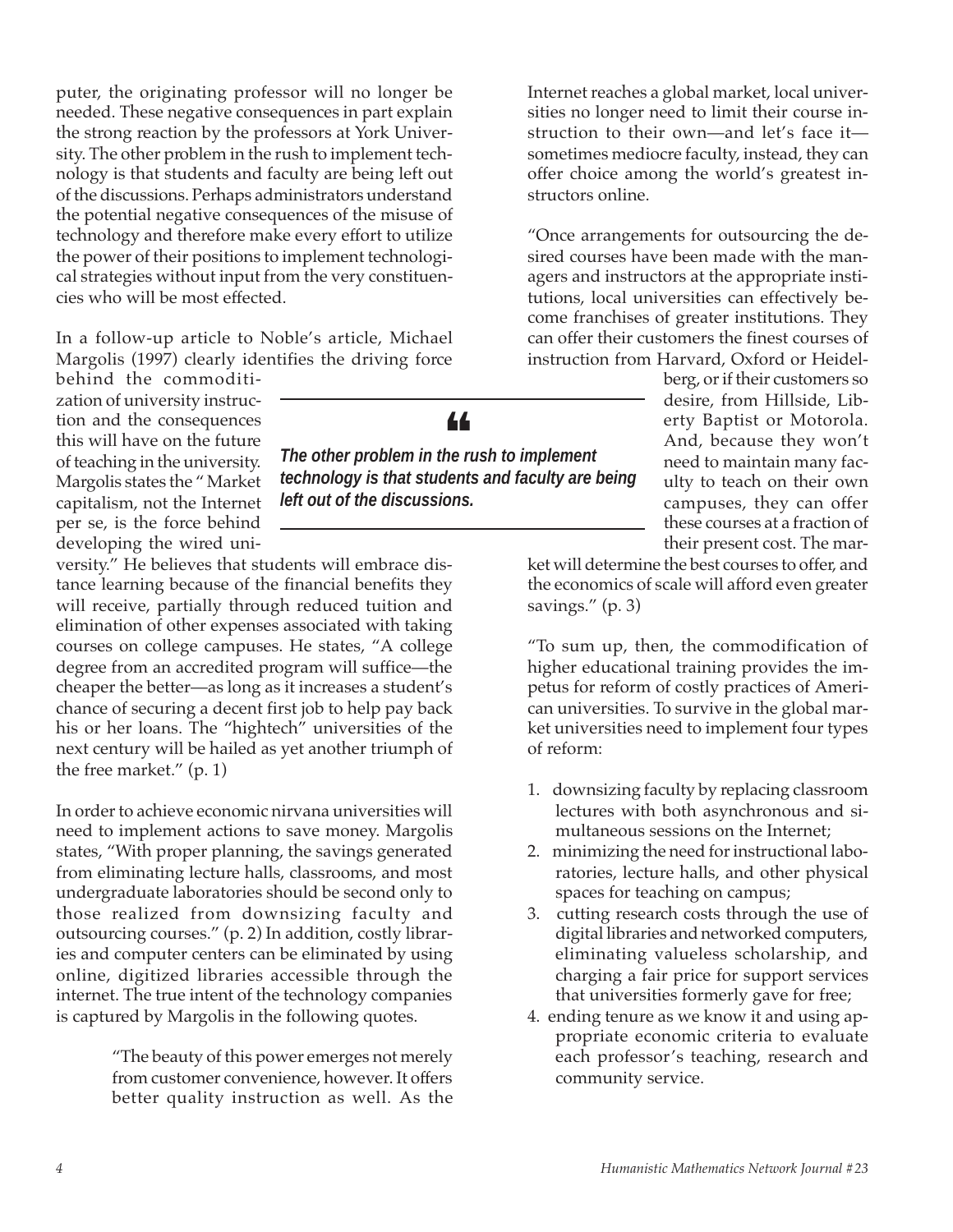Finally, universities can supplement these reforms with expanded investment in recreational facilities and in varsity athletic enterprises." (p. 6)

"In order to succeed with implementing all of these reforms, university managers will have to overcome the troglodytes who resist marketing higher education as a commodity. These reactionaries argue that education in the arts and sciences is also an experience that provides worthwhile non-material benefits that enrich a person's time, and they often cite philosophies of education that run back at least to Thomas Jefferson. In the global economy, however, customers see higher education as training and credentialing to secure jobs that provide better remuneration. The American public understands that every major endeavor with the possible exception of religion—needs to be evaluated on a commercial basis." (p. 6)

#### **ALTERNATIVES TO LECTURING: INTERACTIVE, STUDENT-CENTERED, INQUIRY LEARNING**

Lecturing is used by most professors in higher education as their principal teaching strategy. This has created the rationale for replacing lectures with information delivered by computers. If we can replace professors with teaching assistants in recitation sections, then the next step is easy, replace professors with videos of the one best lecturer and use computers and technology assistants as backups. Aside from threats of obsolescence, pedagogically lecturing is a flawed approach to teaching and must be replaced by more effective teaching paradigms. David Johnson et al (1998) have identified six specific pedagogical problems associated with lecturing. They are:

- 1. Students' attention to what the lecturer is saying decreases as the lecture proceeds. Students concentrate and assimilate material for 10 minutes, whereupon their attention falls off rapidly.
- 2. For a lecture to be effective, it takes an educated, intelligent person oriented toward an auditory learning style.
- 3. Lecturing tends to promote only lower-level learning of factual information.
- 4. Lecturing is limited by the assumption that all students need the same information presented orally at the same time and at the same pace, without

dialogue with the presenter, and in an impersonal way.

- 5. Students tend not to like lecturing.
- 6. Lecturing is based upon a series of assumptions about the cognitive capabilities and strategies of students. It assumes that all students learn auditorially, have high working memory capacity, have all required prior knowledge, have good note-taking strategies and skills, and are not susceptible to information processing overload.

It is clear that the simple transmission of information through a lecture is not an effective approach to meeting the goals of helping students become independent, critical problem solvers, able to interact with their peers in social and employment situations.

The Boyer Commission (1998), sponsored by the Carnegie Foundation for the Advancement of Teaching, spent several years analyzing research universities. Their efforts resulted in a report titled Reinventing Undergraduate Education. The report is highly critical of the current undergraduate teaching approaches at universities. It identified changes that have taken place in research universities which will require changes in how those institutions view education and teaching. The Boyer Commission does not address content issues but instead draws a general conclusion about the need for research universities to re-evaluate their teaching paradigms. In order to accomplish this, the report recommends ten ways undergraduate education must change to meet the needs of our students, society and the work place. The report calls for inquiry-based collaborative learning to replace lecturing as the principal educational paradigm. The report makes the following observations.

> "Dr. Boyer set the tone for the deliberations by reminding the Commission that conditions in higher education have changed significantly in recent years: the American system of higher education has become less elite; students (and parents) have developed their own, often vigorously asserted, ideas about education and credentialing rather than accepting traditional modes without question; a much greater range of undergraduate professional degrees has become available; the freshman year has too often been reduced to remediation or repetition of high school curriculum, rather than an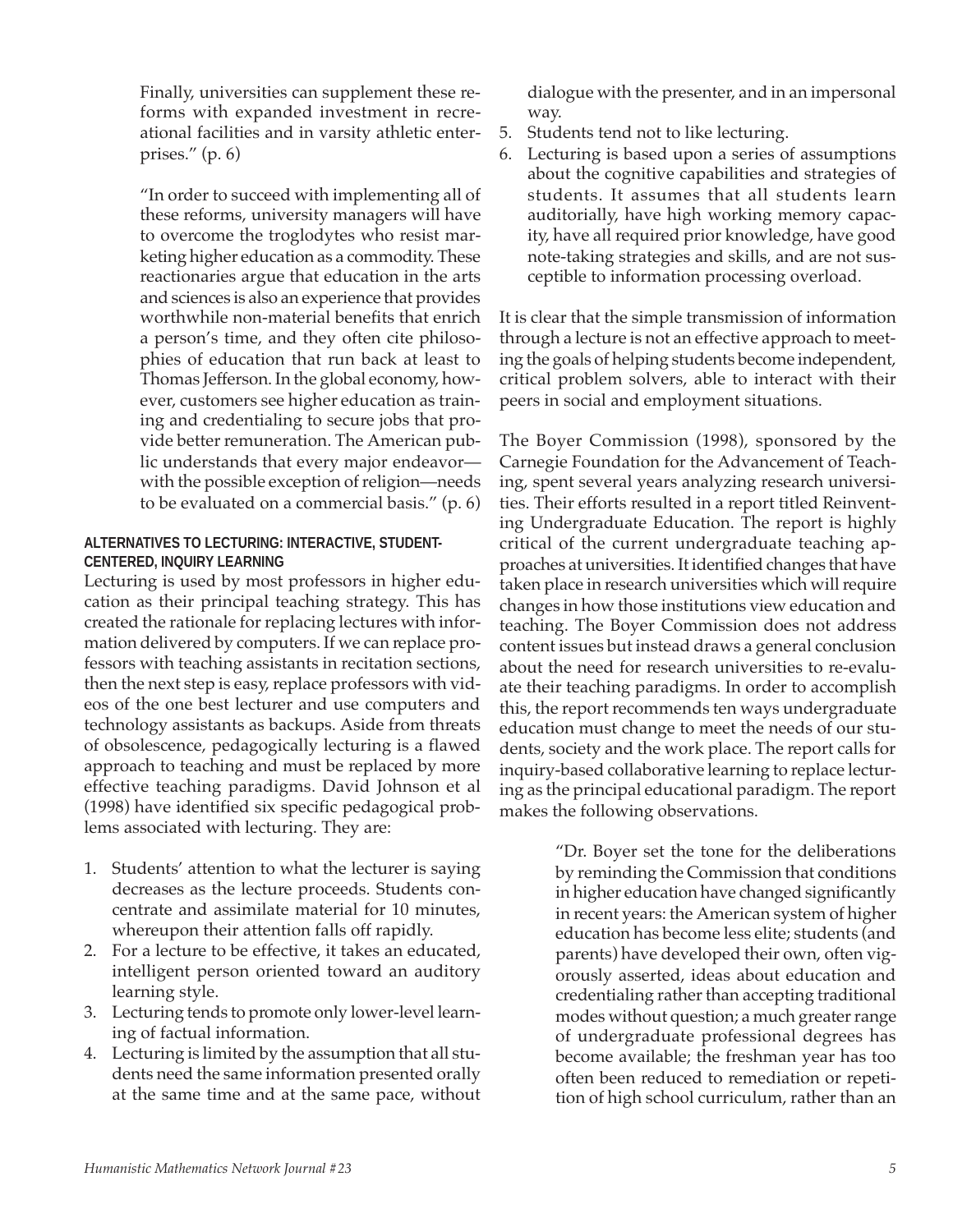introduction to a new and broader arena for learning." (p. 2)

"But, research universities share a special set of characteristics and experience a range of common challenges in relation to their undergraduate students. If those challenges are not met, undergraduates can be denied the kind of education they have a right to expect at a research university, an education that, while providing the essential features of general education, also introduces them to inquiry-based learning." (p. 3)

The Boyer Commission points out that for economic reasons universities and colleges have focused on research as their primary function and thus have failed their undergraduate populations. Tuition is a major source of support for research programs which support graduate students. Teaching is not the primary interest of university administrators, leading to the conclusion that:

> "Some of their instructors are likely to be badly trained or even untrained teaching assistants who are groping their way toward a teaching technique; some others may be tenured drones who deliver set lectures from yellowed notes, making no effort to engage the bored minds of the students in front of them." (p. 5)

> "Many students graduate having accumulated whatever number of courses is required, but still lacking a coherent body of knowledge or any inkling as to how one sort of information might relate to others. And, all too often they graduate without knowing how to think logically, write clearly, or speak coherently. The university has given them too little that will be of real value beyond a credential that will help them get their first jobs. And with larger and larger numbers of their peers holding the same paper in their hands, even that credential has lost much of its potency." (p. 5)

> "The primacy of research within the espoused missions of American universities is attested over and over within the academic world. The standing of a university is measured by the research productivity of its faculty; the place

of a department within the university is determined by whether its members garner more or fewer research dollars and publish more or less noteworthy research than other departments; the stature of the individual within the department is judged by the quantity and quality of the scholarship produced. Every research university can point with pride to the able teachers within its ranks, but it is in research grants, books, articles, papers, and citations that every university defines its true worth. When students are considered, it is the graduate students that really matter; they are essential as research assistants on faculty projects, and their placement as post-doctoral fellows and new faculty reinforces the standing of the faculty that trained them. Universities take great pleasure in proclaiming how many of their undergraduates win Rhodes or other prestigious scholarships and how many are accepted at the most selective graduate schools, but while those achievements are lauded, too many students are left alone to pursue them. And the baccalaureate students who are not in the running for any kind of distinction may get little or no attention." (p. 6)

What then is the answer to changing the environment of the university? The Commission suggests that,

> "The ecology of the university depends on a deep and abiding understanding that inquiry, investigation, and discovery are the heart of the enterprise, whether in funded research projects or in undergraduate classrooms or graduate apprenticeships. Everyone at a university should be a discoverer, a learner. That shared mission binds together all that happens on a campus. The teaching responsibility of the university is to make all its students participants in the mission. Those students must undergird their engagement in research with the strong "general" education that creates a unity with their peers, their professors, and the rest of society." (p. 7)

In addition,

"Undergraduates who enter research universities should understand the unique quality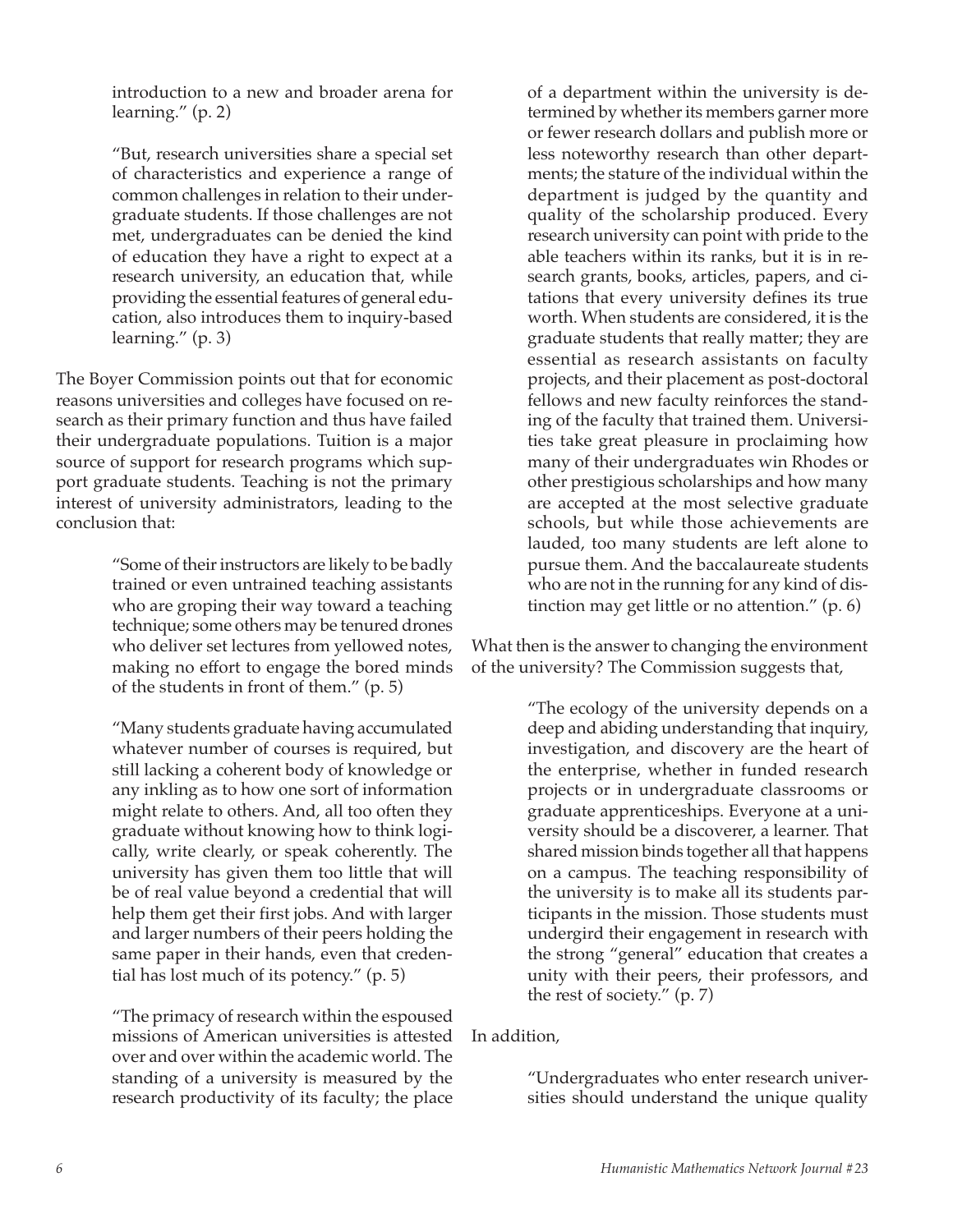of the institutions and the concomitant opportunities to enter a world of discovery in which they are active participants, not passive receivers. Although shared knowledge is an important component of a university education, no simple formula of courses can serve all students in our time. Collaborative learning experiences provide alternative means to share in the learning experiences, as do the multitudinous resources available through the computer. The skills of analysis, evaluation, and synthesis will become the hallmarks of a good education, just as absorption of a body of knowledge once was. (p. 8)

The commission states emphatically that undergradu-

ate education will need to change to inquiry-based paradigms and move away from the lecture format of classes.

> "The inquiry-based learning urged in this report requires a

profound change in the way undergraduate teaching is structured. The traditional lecturing and note-taking, certified by periodic examinations, was created for a time when books were scarce and costly; lecturing to large audiences of students was an efficient means of creating several compendia of learning where only one existed before. The delivery system persisted into the present largely because it was familiar, easy, and required no imagination. But education by inquiry demands collaborative effort; traditional lecturing should not be the dominant mode of instruction in a research university.

The experience of most undergraduates at most research universities is that of receiving what is served out to them. In one course after another they listen, transcribe, absorb, and repeat, essentially as undergraduates have done for centuries. The ideal embodied in this report would turn the prevailing undergraduate culture of receivers into a culture of inquirers, a culture in which faculty, graduate students, and undergraduates share an adventure of discovery." (p. 11)

#### **IDENTIFYING THE IMPORTANCE AND VALUE OF STUDENT-CENTERED LEARNING BY ANALYZING COOPERATIVE LEARNING PARADIGMS**

We in higher education cannot compete with the big computer software companies in the production of technology oriented bells and whistles meant to enliven the transfer of information to students. We can compete by changing our pedagogy by moving away from the lecture format and making the students the center of the learning experience.

There are many interactive learning paradigms which could be used to create student-centered courses, giv-

> ing professors a choice in their approaches to teaching. Cooperative learning, collaborative learning, problem or project base learning and inquiry-based learning are just a few of the categories of interactive, student-centered learning paradigms. Within each of

these are a variety of structures available to professors. Student-centered learning is not merely a new fad or single approach to teaching that must be adopted by all professors but a philosophy which would allow professors to experiment with a variety of approaches.

As an example, cooperative learning (CL), as personal philosophy, not just a classroom technique, assumes that in all situations where people come together in groups, there are ways of dealing with each other which respects and highlights individual group members' abilities and contributions. The underlying premise of CL is based upon consensus building through cooperation by group members, in contrast to competition in which individuals best other group members. CL practitioners apply this philosophy in the classroom, at committee meetings, with community groups and generally as a way of living with and dealing with other people (Panitz & Panitz 1998).

As a pedagogy, CL involves the entire spectrum of learning activities in which groups of students work together in or out of class. It can be as simple and in-

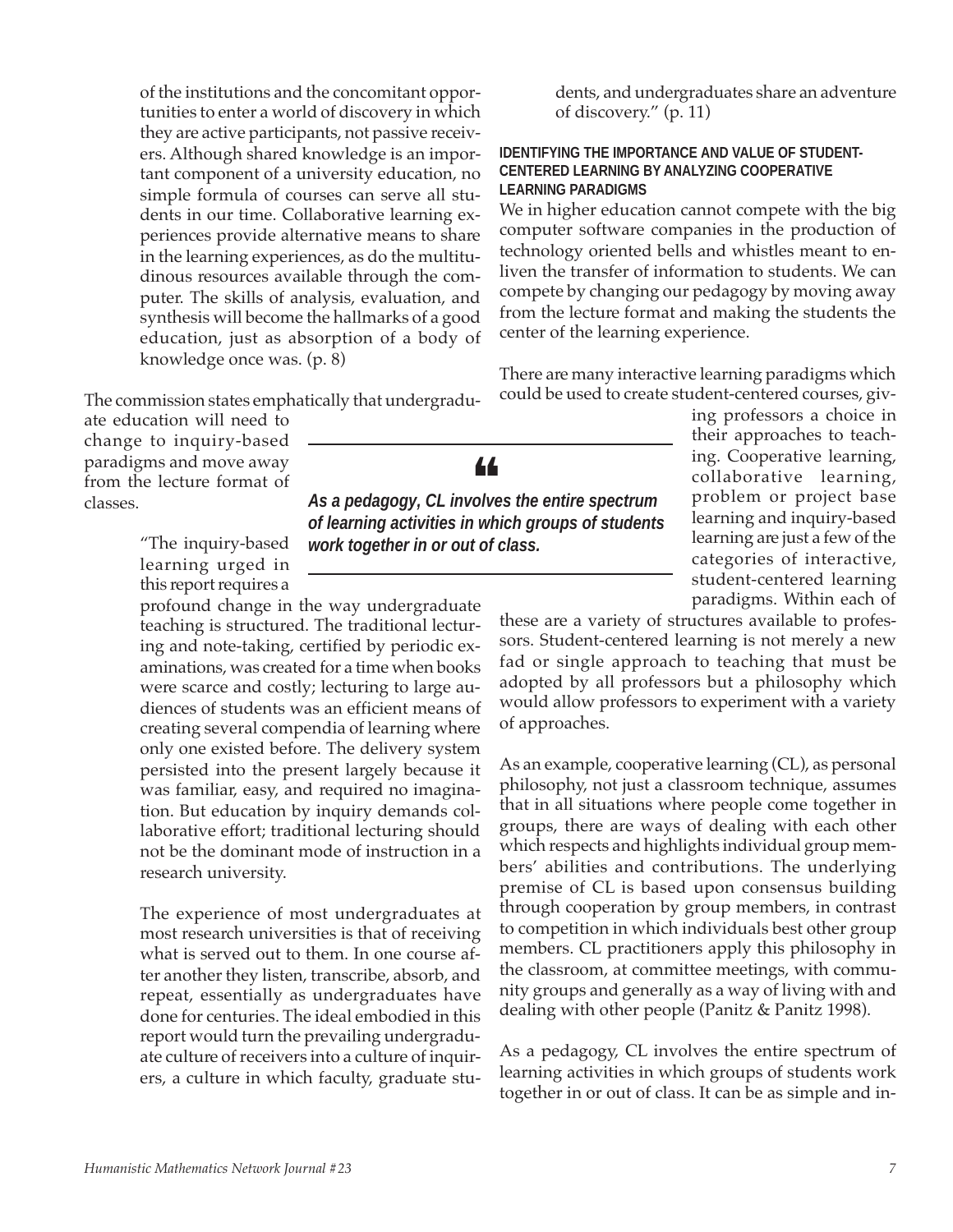formal as pairs working together in a Think-Pair-Share procedure, where students consider a question individually, discuss their ideas with another student to form a consensus answer, and then share their results with the entire class, to the more formally structured process known as cooperative learning which has been defined by Johnson and Johnson (Johnson, Johnson & Holubec 1990).

Nelson-LeGall (1992) captures the nature of cooperative learning when she states, "Learning and understanding are not merely individual processes supported by the social context; rather they are the result of continuous, dynamic negotiation between the individual and the social setting in which the individual's activity takes place. Both the individual and the social context are active and constructive in producing learning and understanding." (p. 52) Fogarty and Bellanca (1992) highlight the reaction that teachers have after they implement cooperative learning paradigms when they state, "Surprisingly and almost unfailingly, once the philosophical shift begins, once teachers begin implementing cooperative interactions, the evidence of student motivation becomes so overwhelmingly visible that teachers are encouraged to try more. The momentum builds for both teachers and students, and before long the "new school lecture" becomes the norm in the classroom. By then, the novelty of the models is no longer the challenge. The challenge becomes choosing the most appropriate interactive designs for the target lesson; it is choosing a design in which the final focus rests on the learner, not on the lecturer." (p. 84)

Cooperative learning is perhaps the most thoroughly studied teaching and learning paradigm (Johnson & Johnson 1989) with over 600 studies reported at all levels of education. The benefits which accrue from student-centered cooperative learning (CL) paradigms are many (Panitz & Panitz 1998, Panitz 1999). Several key benefits will be highlighted in this paper to emphasize the importance of student collaboration in the learning process.

#### **CL DEVELOPS HIGHER LEVEL THINKING SKILLS (WEBB 1982)**

Students working together are engaged in the learning process instead of passively listening to the teacher present information or reading information off a computer screen. Pairs of students working together represent the most effective form of interaction, followed

by threesomes and larger groups. When students work in pairs, one person is listening while the other partner is discussing the question under investigation. Both are developing valuable problem solving skills by formulating their ideas, discussing them, receiving immediate feedback and responding to questions and comments by their partner (Johnson, D.W. 1971). The interaction is continuous, and both students are engaged during the session. Compare this situation to the lecture class where students may or may not be involved by listening to the teacher or by taking notes (Cooper, et al 1984). O'Donnell et al (1988) found that the initial benefits that accrued from a brief cooperative training experience persisted over relatively long intervals and that students trained in the dyadic cooperative approach successfully transferred their skills to individually performed tasks (McDonald et al 1985).

#### **CL STIMULATES CRITICAL THINKING AND HELPS STUDENTS CLARIFY IDEAS THROUGH DISCUSSION AND DEBATE (JOHNSON 1973, 1974)**

The level of discussion and debate within groups of three or more and between pairs is substantially greater than when an entire class participates in a teacher-led discussion. Students receive immediate feedback or questions about their ideas and formulate responses without having to wait for long intervals to participate in the discussion (Peterson & Swing 1985). This aspect of collaborative learning does not preclude whole class discussion. In fact, whole class discussion is enhanced by having students think out and discuss ideas thoroughly before the entire class discusses an idea or concept. The level of discussion becomes much more sophisticated. In addition, the teacher may temporarily join a group's discussion to question ideas or statements made by group members or to clarify concepts or questions raised by students. Nelson-LeGall (1992) comments on the value of debate in enhancing critical thinking skills in students. She states, "An awareness of conflicting viewpoints appears to be necessary in collaborative groups to engender the type of peer transactions (e.g., arguments, justifications, explanations, counter arguments) that foster cognitive growth (Brown & Palinscar, 1989)." (p. 55)

Another benefit of cooperative discussion is the effect it has on students who peer edit written work. According to McCarthey and McMahon (1992) "Research focusing specifically on revision when peers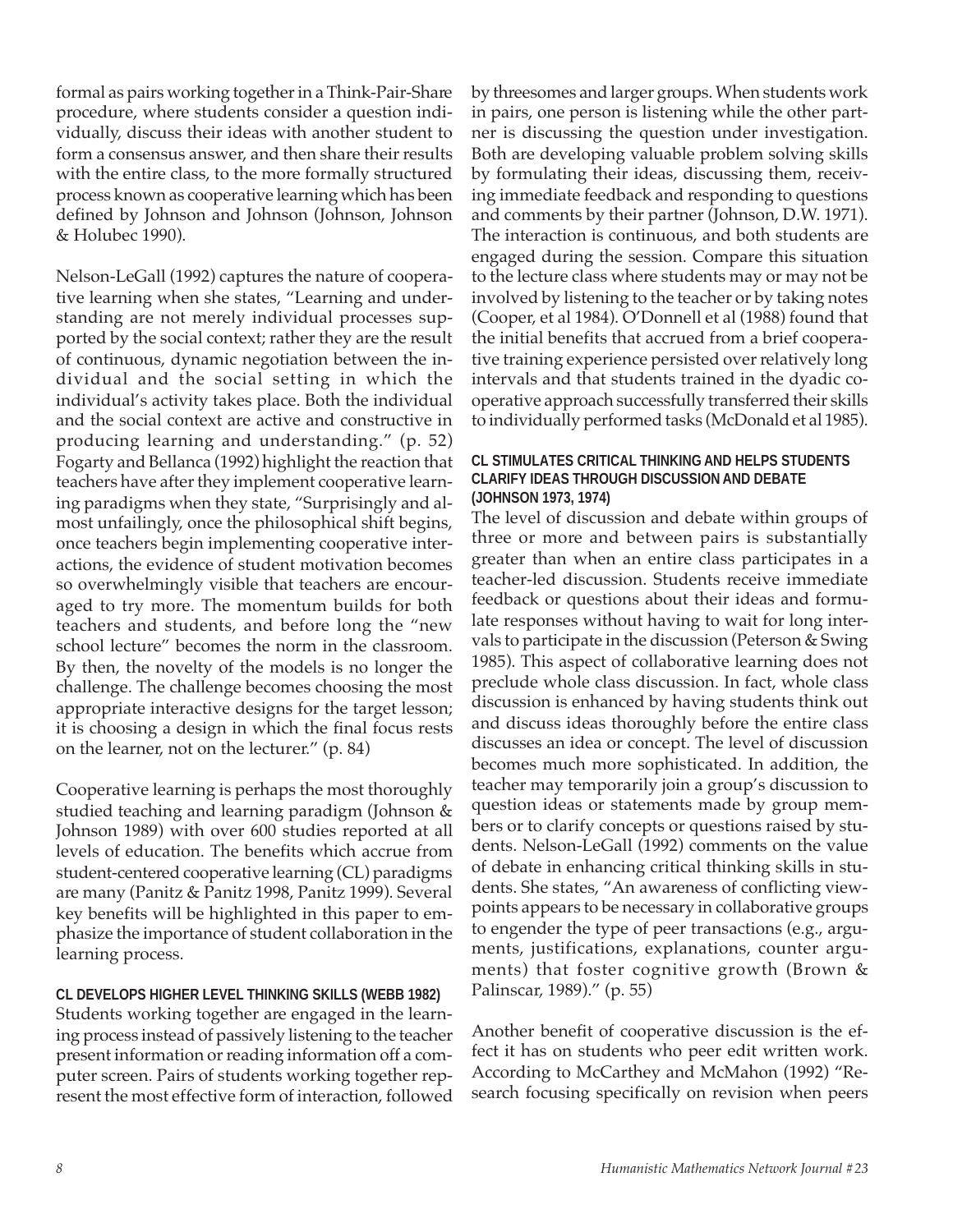respond to and edit writing has revealed that students can help one another improve their writing through response. Nystand (1986) found that students who responded to each other's writing tended to reconceptualize revision, not as editing, but as a more substantive rethinking of text, whereas students who did not work in groups viewed the task as editing only." (p. 19) Combining discussion with peer editing results in an important aspect of developing critical thinking skills in students.

#### **SKILL BUILDING AND PRACTICE CAN BE ENHANCED AND MADE LESS TEDIOUS THROUGH CL ACTIVITIES IN AND OUT OF CLASS (TANNENBERG 1995)**

Foundational aspects of education, the acquiring of information and operational skills, can be facilitated through the use of collaborative activities (Brufee 1993). In order to develop critical thinking skills, students need a base of information to work from. Acquiring this skills base often requires some degree of repetition and memory work. When this is accomplished individually the process can be tedious, boring or overwhelming. When students work together the learning process becomes interesting and fun despite the repetitive nature of the learning process.

#### Tannenberg (1995) states:

"The most significant benefit that I have observed using CL has been for students to engage in the skills and practices of the computing discipline within the classroom. These practices include reading and understanding programs, designing and writing programs, complexity analysis, problem solving, writing proofs, scholarly debate, teaching one another, negotiating meaning, using alternate forms of representation (e.g., drawings of trees, graphs, and other data structures), and building collegial relationships. In a lecture-based setting, we are limited to the extent to which we can convey skills and practices—many of these do not lend themselves well to verbal description. And even for those that do, students appropriate such skills through active engagement, not by watching and listening. By working students can be encouraged and helped by their peers and the instructor within a small group setting, and they learn from one another by watching and imitating."

#### **CL DEVELOPS ORAL COMMUNICATION SKILLS (YAGER 1985)**

When students are working in pairs, one partner verbalizes his/her answer while the other listens, asks questions or comments upon what he/she has heard. Clarification and explanation of one's answer is a very important part of the collaborative process and represents a higher order thinking skill (Johnson, Johnson, Roy, Zaidman 1985). Students who tutor each other must develop a clear idea of the concept they are presenting and orally communicate it to their partner.

Tannenberg (1995) describes the benefit of developing oral skills which are discipline specific.

> "As in other disciplines, computer scientists use specialized language to economically and precisely communicate with one another. This involves not only mathematical symbols and programming languages, but additional terms and special uses of natural language. A consequence of having students work together in small groups is that they speak with one another and directly engage in discipline-specific language use. In trying to explain their ideas relating to the problems that they are solving, whether it be about a graph, program, algorithm, or proof, they will of necessity acquire the terms that describe these objects."

The additional benefit in having our students be fluent language users is that they can then enter into the culture of our disciplines. They will be able to understand specialized publications and talk with more knowledgeable practitioners. That is, acquiring the language of the discipline opens the portal to the vast store of knowledge within the discipline. We should therefore not minimize the value of having our students be able to talk with one another about their work in the disciplines that we teach. The social setting of CL provides this opportunity. And this is where it may be better that the students are interacting with one another rather than with experts, because they are less concerned about looking foolish, about being novices, about not being fluent in the new language and discipline, about being tourists in this foreign land—how easy it is to chat with other tourists!

#### **CL FOSTERS METACOGNITION IN STUDENTS**

Metacognition involves student recognition and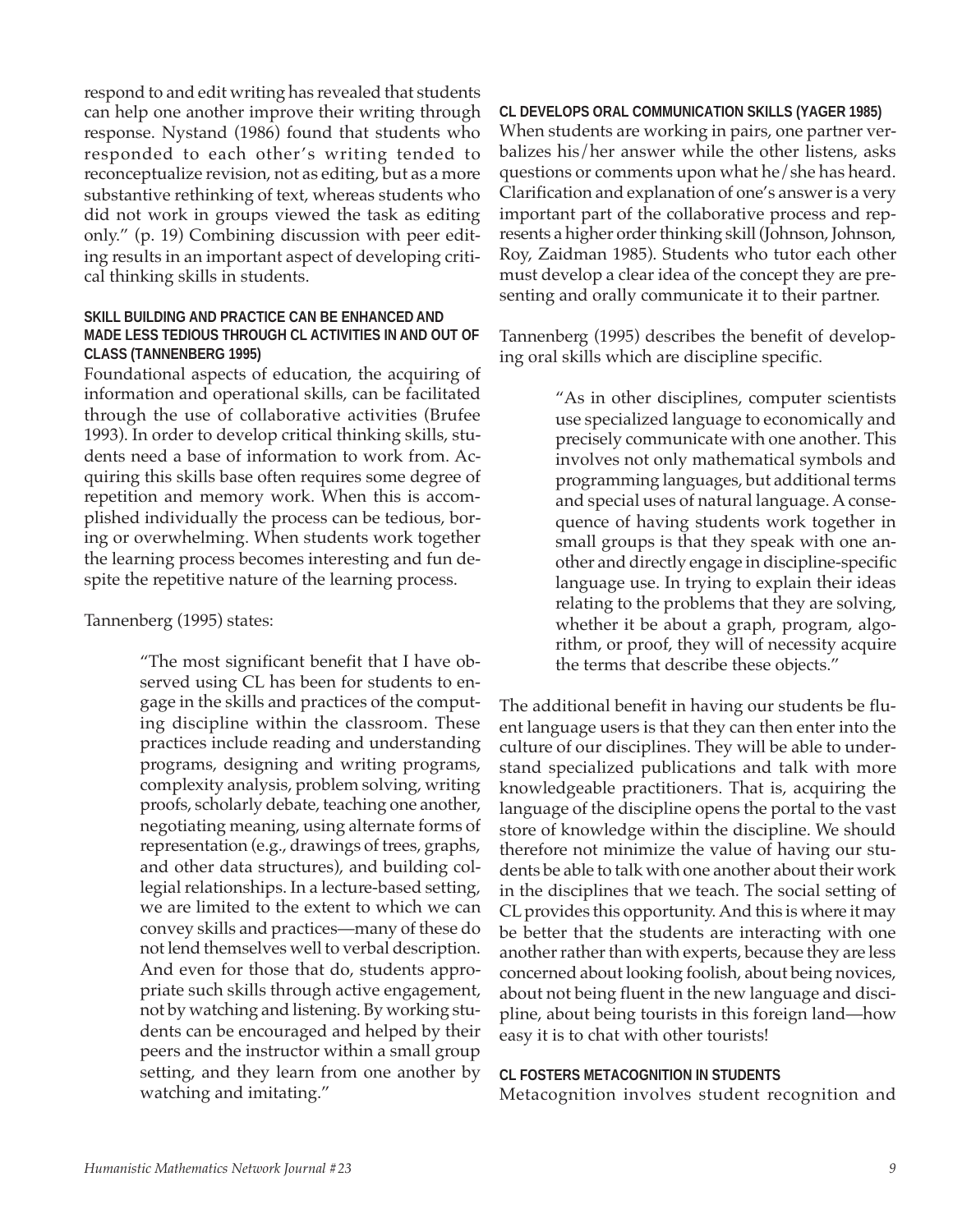analysis of how they learn (0'Donnell & Dansereau 1992). Metacognition activities enable students to monitor their performance in a course and their comprehension of the content material. This includes detecting errors and learning how to make corrections while monitoring one's performance. Cooperative learning approaches create learning strategies which are independent of content and thus are transferable to different content areas. Cooperative learning structures encourage the development of metacognitive learning because they focus on the process of learning, which includes the evaluation of the group's work by individual group members, assessment and improvement of the social interactions which take place during cooperative activities, and efforts to make corrections in each individual's performance. The con-

tent matter is almost secondary to the learning process.

For example, Scripted Cooperation, a cooperative structure developed by O'Donnell and Dansereau (1992), includes five generic components which are helpful in the metacog-

nition process: 1. dividing the text into discrete and meaningful sections, 2. having both members of a dyad read the text a section at a time, 3. requiring one partner to recall the pertinent details and information, 4. requiring the other partner to monitor this oral recall to detect errors and omissions (these two roles are evenly interchanged throughout the text), and 5. having both members of the dyad elaborate on this information with methods that may include developing analogies and generating images (Hertz-Lazarowitz, Kirkus and Miller (1992) (p. 7).

#### **COOPERATIVE DISCUSSIONS IMPROVE STUDENTS' RECALL OF TEXT CONTENT DANSEREAU (1985); SLAVIN & TANNER (1979)**

When students read a text together, explain the concepts to each other and evaluate each other's explanations, they engage in a high level of critical thinking. They frame the new concepts by using their own vocabulary and by basing their comments upon their previous knowledge. Thus, they construct a new knowledge base on top of their existing base. This process leads to a deeper understanding and greater likelihood they will retain the material longer than if they worked alone and simply read and reread the text. Johnson & Johnson (1979) found that engaging in discussion over controversial issues improves recall of important concepts. Ames and Murray (1982) found that discussion of controversial ideas among pairs of nonconservers on Piagetian conservation tasks improves their recall of content material.

#### **CL INVOLVES STUDENTS IN DEVELOPING CURRICULUM AND CLASS PROCEDURES (KORT 1992)**

During the collaborative process students are asked to assess themselves and their groups as well as class procedures. Teachers who are confident in themselves can take advantage of this student input to modify the makeup of groups or class assignments and alter

the mix of lecture and group work according to immediate student feedback. The teacher does not have to wait until the results of the section exam are returned to make alterations which will help the students understand the material. Students who participate in structuring the class assume own-

ership of the process because they are treated like adults, and their opinions and observations are respected by the authority figure in the class (Meier, M. & Panitz, T., 1996).

Marzano (1992) identifies four specific ways in which students become involved in developing class procedures when cooperative learning is the basis for class processes. The class can identify desired features of the physical environment, such as the arrangement of desks, number and type of breaks that will be taken, the display of classroom accessories—to name a few. Students can analyze the affective tone of their groups and suggest activities which will promote positive interactions or deal with conflicts or personality problems within each group. The class may be given responsibility for developing and implementing classroom rules and procedures. Students can help establish and implement rules for physical and psychological safety of their peers, such as a code of conduct which encourages students to respect each other, listen and respond attentively and generally care for their fellow students.



*Students who participate in structuring the class* ❝ *assume ownership of the process because they are treated like adults, and their opinions and*

*observations are respected by the authority*

*figure in the class.*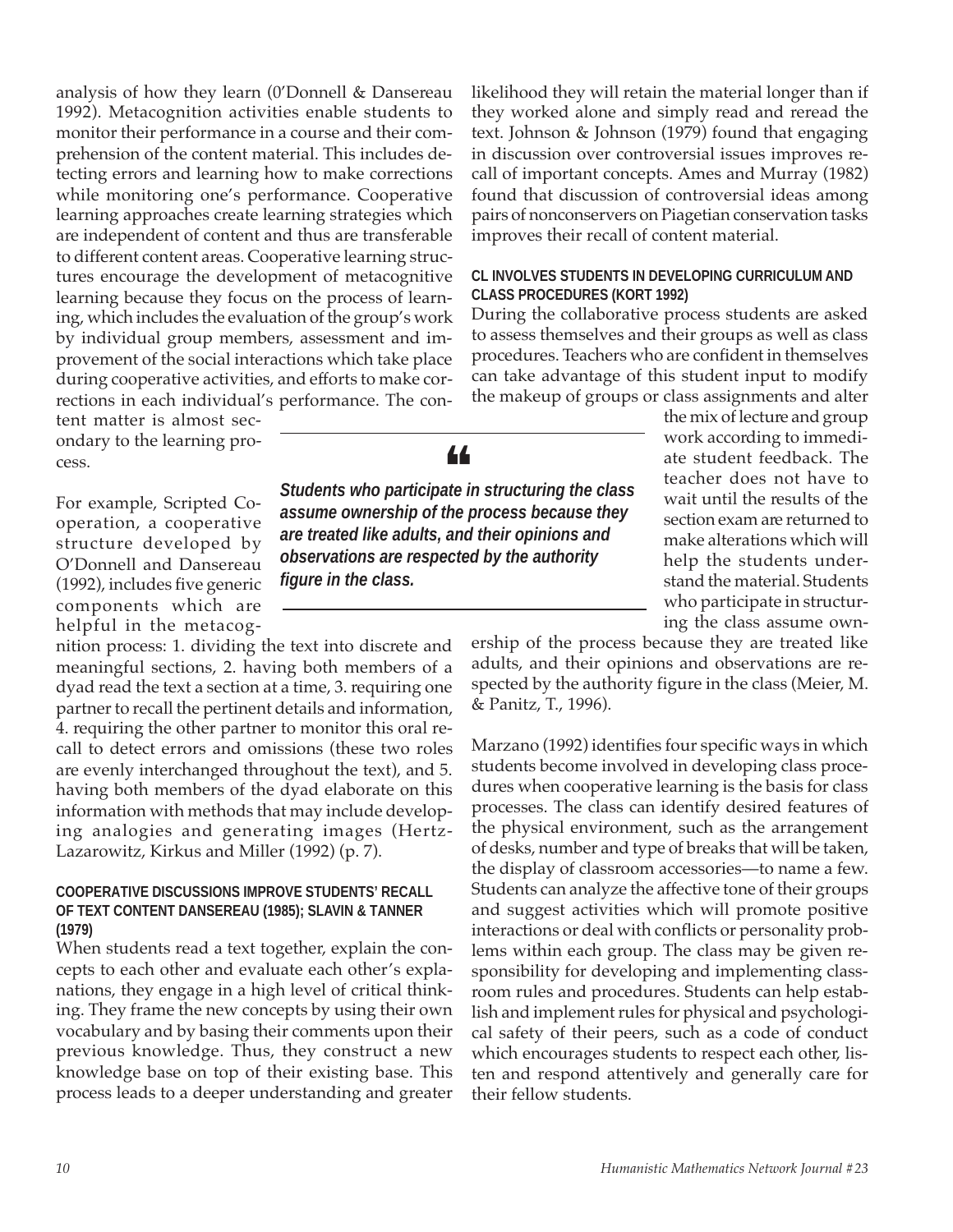#### **CL PROVIDES TRAINING IN EFFECTIVE TEACHING STRATEGIES TO THE NEXT GENERATION OF TEACHERS (FELDER 1997)**

As discussed earlier, new teachers are likely to teach using the teaching style they have been exposed to during their education. The primary paradigm at universities is the lecture method combined with a competitive assessment process involving individual exams graded on a curve. If teachers had more exposure and practice using CL methods and were able to observe the significant benefits and student reactions, they would be more inclined obtain additional training and to try these techniques in their classes.

#### **CL HELPS STUDENTS WEAN THEMSELVES AWAY FROM CONSIDERING TEACHERS THE SOLE SOURCES OF KNOWLEDGE AND UNDERSTANDING (FELDER 1997)**

One reason for teacher reticence in adopting CL methods is the fact that professors have spent a lifetime developing their expertise in a subject, leading them to feel that their primary function is to impart that knowledge to their students. This, after all, is how they perceive they learned the subject material when doing their undergraduate studies. In reality, teachers become experts in their field when they teach the concepts to others and undertake research activities where they attempt to communicate their findings with their peers. Informal discussion and debate often yields more productive research breakthroughs than attending lectures.

CL approaches learning from a student-centered philosophy by encouraging students to take responsibility for their learning by involving students throughout the class and encouraging their collaboration in group efforts outside of class. The teacher serves as a resource and facilitator rather than as an expert. It is not a passive role for the teacher. CL requires a great deal of planning and preparation on the part of the teacher to develop activities which will help guide students through the curriculum. The effect is to begin to elevate students to the teacher's level and create a high expectation that they have the ability to obtain understand knowledge themselves.

#### **CL ALLOWS STUDENTS TO EXERCISE A SENSE OF CONTROL ON TASK (SHARAN AND SHARAN)**

The interactive, hands-on nature of CL exercises places the students in a position of control over the process and encourages them to take full responsibility for the outcome of particular assignments. Students receive training in social skill building, conflict resolution and

team management. The locus of control is with the student because the teacher serves as facilitator, not director. Students are given a great deal of leeway to decide how they will function and what their group's product will be. CL empowers students to take control over their education.

#### **CL PROMOTES INNOVATION IN TEACHING AND CLASSROOM TECHNIQUES (SLAVIN 1980, 1990)**

Collaborative learning processes include class warmup activities, name recognition games and group building activities, and group processing. Students work in pairs or larger groups depending upon the task at hand. Group work on content takes many forms, including pairs or groups working on individual questions, problem assignments, projects, study activities, group tests, etc. (Panitz 1996). Classes are interesting and enjoyable because of the variety of activities available for use by the teacher. In fact, collaborative learning effectively addresses the "Sesame Street" syndrome in which modern students are used to being exposed to information in short, entertaining sessions. These same students are also used to high-tech computer systems which deliver material in a variety of ways including video, text, graphical illustrations, and interactive systems. Collaborative learning effectively matches or exceeds the above approaches to learning by actively involving every student. Bean (1996) points out that CL techniques can be easily integrated with other teaching strategies.

#### **CL ADDRESSES LEARNING STYLE DIFFERENCES AMONG STUDENTS (MIDKIFF & THOMASSON 1993)**

Students working in collaborative classes utilize each of the three main learning styles: kinesthetic, auditory and visual. For example, material presented by the teacher is both auditory and visual. Students working together use their kinesthetic abilities when working with hands on activities. Verbal and auditory skills are enhanced as students discuss their answers together. Visual and auditory modalities are employed when students present their results to the whole class. Each of these learning styles are addressed many times throughout a class in contrast to the lecture format which is mainly auditory and occasionally visual.

#### **CL ENCOURAGES DIVERSITY UNDERSTANDING (BURNSTEIN & MCRAE 1962)**

Understanding the diversity that exists among students of different learning styles and abilities is a major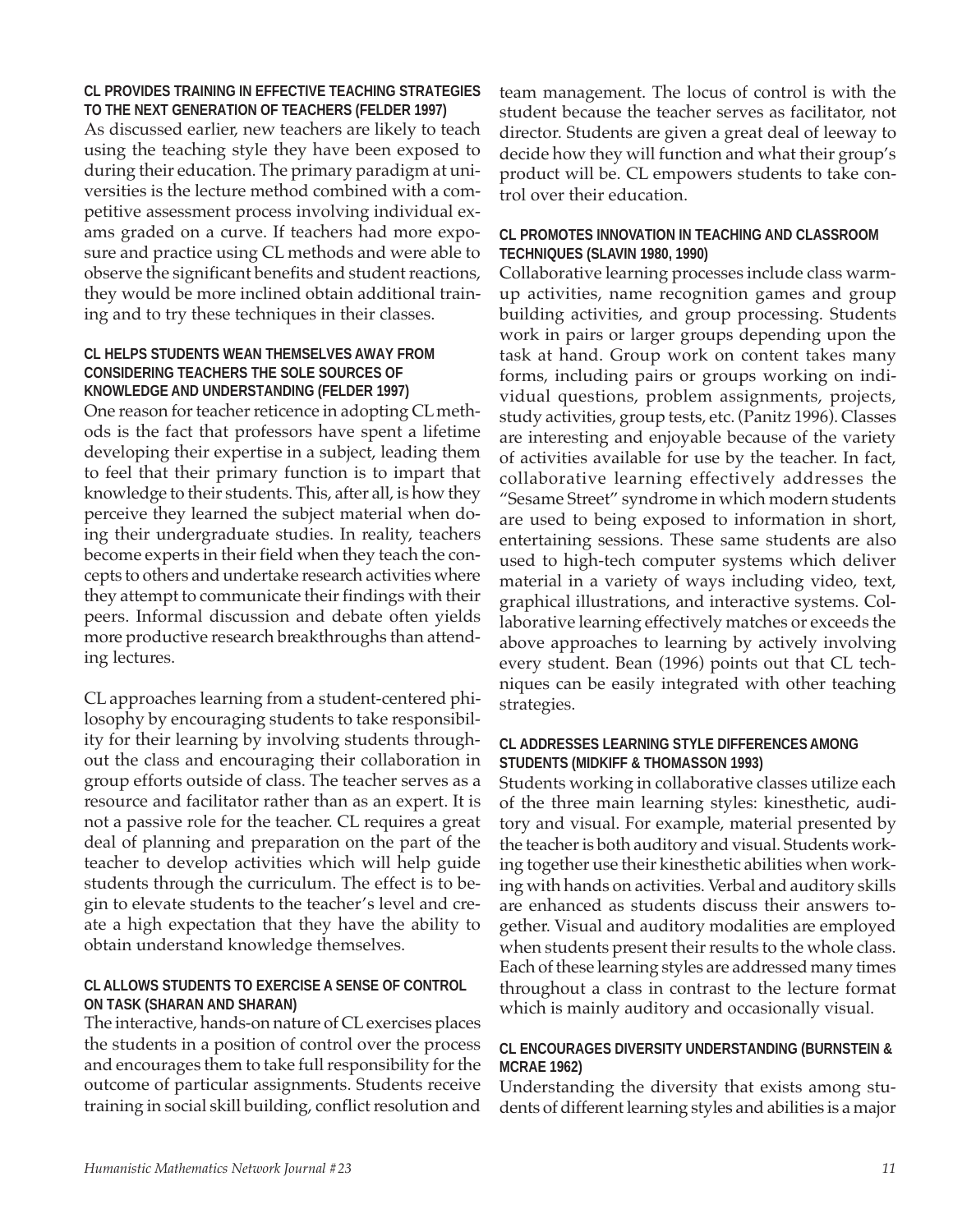benefit of collaborative learning. Lower level students benefit by modeling higher level students, and they benefit by forming explanations and tutoring other students (Swing, Peterson 1982; Hooper & Hannafin 1988). Higher level students benefit by explaining their approaches. Students observe their peers in a learning environment, discuss problem solving strategies and evaluate the learning approaches of other students. Often behaviors which might appear odd when taken out of context become understandable when the opportunity is presented to students to explain and defend their reasoning. For example, Americans signal agreement by nodding vertically while students from India nod horizontally. Very little opportunity exists for students to explain their behavior in a lecture class, whereas in a CL environment discussions of this nature occur continuously. Warm-up and group building activities play an important role in helping students understand their differences and learn how to capitalize on them rather than use them as a basis for creating antagonism.

#### **CL HELPS MAJORITY AND MINORITY POPULATIONS IN A CLASS LEARN TO WORK WITH EACH OTHER (DIFFERENT ETHNIC GROUPS, MEN AND WOMEN, TRADITIONAL AND NON-TRADITIONAL STUDENTS (FELDER 1997, JOHNSON & JOHNSON 1972)**

Research into the effect of using cooperative learning with students of varied racial or ethnic backgrounds has shown that many benefits accrue from this method (Slavin 1980). Because students are actively involved in exploring issues and interacting with each other on a regular basis in a guided fashion, they are able to understand their differences and learn how to resolve social problems which may arise. Training students in conflict resolution is a major component of cooperative learning training (Aronson 1978; Slavin 1991).

#### **CL BUILDS SELF ESTEEM IN STUDENTS (JOHNSON & JOHNSON 1989)**

Collaborative efforts among students result in a higher degree of accomplishment by all participants as opposed to individual, competitive systems in which many students are left behind (Slavin 1987). Competition fosters a win-lose situation where superior students reap all rewards and recognition and mediocre or low-achieving students reap none. In contrast, everyone benefits from a CL environment. Students help each other and in doing so build a supportive community which raises the performance level of each member (Kagan 1986). This in turn leads to higher

self esteem in all students (Webb 1982).

#### **CL PROVIDES A BASIS FOR ALTERNATE FORMS OF ASSESSMENT (ROSENSHINE & STEVENS 1986) SUCH AS OBSERVATION OF GROUPS (PANITZ AND PANITZ (1997), GROUP SELF ASSESSMENT, AND SHORT INDIVIDUAL WRITING ASSESSMENTS (ANGELO AND CROSS 1993)**

Collaborative learning provides the teacher with many opportunities to observe students interacting, explaining their reasoning, asking questions and discussing their ideas and concepts. These are far more inclusive assessment methods than relying on written exams only. In addition, group projects provide an alternative for those students who are not as proficient in taking written tests based upon content reproduction. Also, group tests give students an alternate way of expressing their knowledge, by first verbalizing their solution to their partner or group prior to formalizing a written response.

#### **POLICY RECOMMENDATIONS**

Administrators from the president of each college to department chairs must set a new tone in the discussion of what learning means by encouraging faculty to learn about student-centered learning paradigms and by providing the resources to make the transition from lecturing a reality. Faculty need to be encouraged to involve students in every aspect of the teaching/learning process and move away from the sage on the stage role they now play. If administrators spent half the time and energy the now use to promote technology instead to encourage faculty to use student-centered learning paradigms, we could transform our colleges and universities into true institutions of learning.

The following policies are needed for full implementation of student centered, interactive learning paradigms in our colleges and universities.

**Policy 1**: Support and encouragement must come from the highest policy making and financial boards and from the chief executive at the institution. Boards of trustees and presidents must embrace CL as a high system priority. They must be willing to provide the resources needed to implement CL in the form of training opportunities and materials. If possible, the CEO should participate in administrative training sessions. The CEO must provide the leadership in order to create an environment supportive of CL.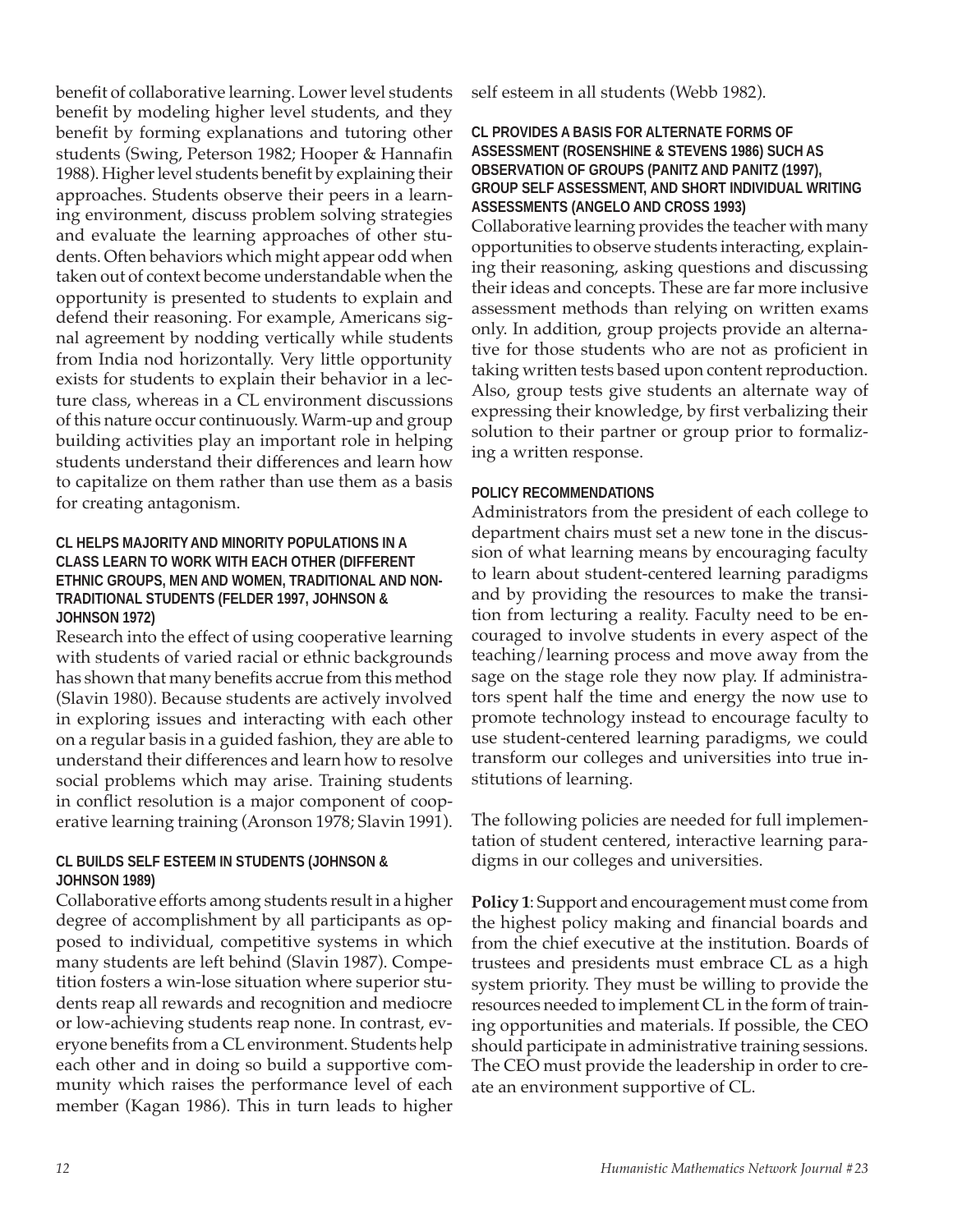**Policy 2**: Teachers must be involved from the start in planning for CL and throughout the process of implementing CL in their classes. Even though the initial impetus must come from the top levels of administration, the development work must be done by the teachers and department level administrators to guarantee its effectiveness.

**Policy 3**: Funding must be adequate to provide for training workshops, conferences, teacher presentations at conferences and in-house, release time for initial preparation, on-campus activities, materials for use in class and continuous training.

**Policy 4**: Textbook manufacturers must be involved in the conversion to CL by providing supplemental materials in the form of worksheets, handouts describing group activities, and faculty training materials. Eventually professors will develop materials unique to their courses; however, this process will take several years and an interim approach is needed. Publisher materials will also help model CL handouts for teachers who are just beginning to develop their own materials.

**Policy 5**: A support group mechanism must be developed and encouraged to involve teachers in the initial development process and in the initial training activities. Meeting times and facilities must be provided along with mentors to help the new groups function.

**Policy 6**: Teachers need to be encouraged to adopt CL in a risk-free environment. The teacher evaluation process must be modified to take into account the different teaching methods used, and student testing through standardized tests must be re-evaluated. Alternative forms of assessment will have to be introduced and accepted in order to provide an accurate assessment of the outcomes of CL.

**Policy 7**: CL should be modelled in institutional decision making. Meetings should be facilitated in a CL manner. Few leaders appear willing to delegate the power to teachers needed to implement institutional change. If we desire teachers to delegate power to their students and give up the control afforded by lectures, then administrators must be willing to make the same changes.

**Policy 8**: Administrators and supervisors should be trained in CL and group dynamics (Cohen 1986) in order to be able to evaluate it and model it for the teachers. This goal can be accomplished through seminars, by observing experienced teachers, by taking courses in CL and through inservice training (Noddings 1989).

**Policy 9**: A CL library should be established within the institution, and materials provided by teachers should be archived for use by other teachers. Funding must be provided for training materials, books, videotapes, journals, etc.

**Policy 10**: Students should be involved in the process through a student council, advisory group or college committee assignments. The student leaders should receive training in CL also via workshops and inschool activities.

**Policy 11**: The general student population should receive training in conflict resolution, group dynamics and proper social behavior. Teachers need to be trained in these techniques also. An institutional philosophy of cooperation and conflict resolution must to be established.

**Policy 12:** Teacher training colleges and universities must emphasize CL as the primary teaching paradigm and hire professors who can teach using CL methodology. Teachers will follow the same model they were taught by, which explains why the lecture method is predominant. CL must be modeled in every college class in order to establish this method in teachers' minds.

**Policy 13**: Colleges must adopt CL as the primary learning method in order to encourage secondary and primary teachers to follow suit. Secondary teachers use the lecture format because they feel they must train their students to succeed at the college level.

**Policy 14**: CL must be implemented at all grade levels. College professors bemoan the fact that students weren't trained in CL at the secondary level, high school teachers criticize junior high teachers, who in turn suggest that primary teachers need to start the process. We can't wait 12 years for the first class to start using cooperative learning when they reach college.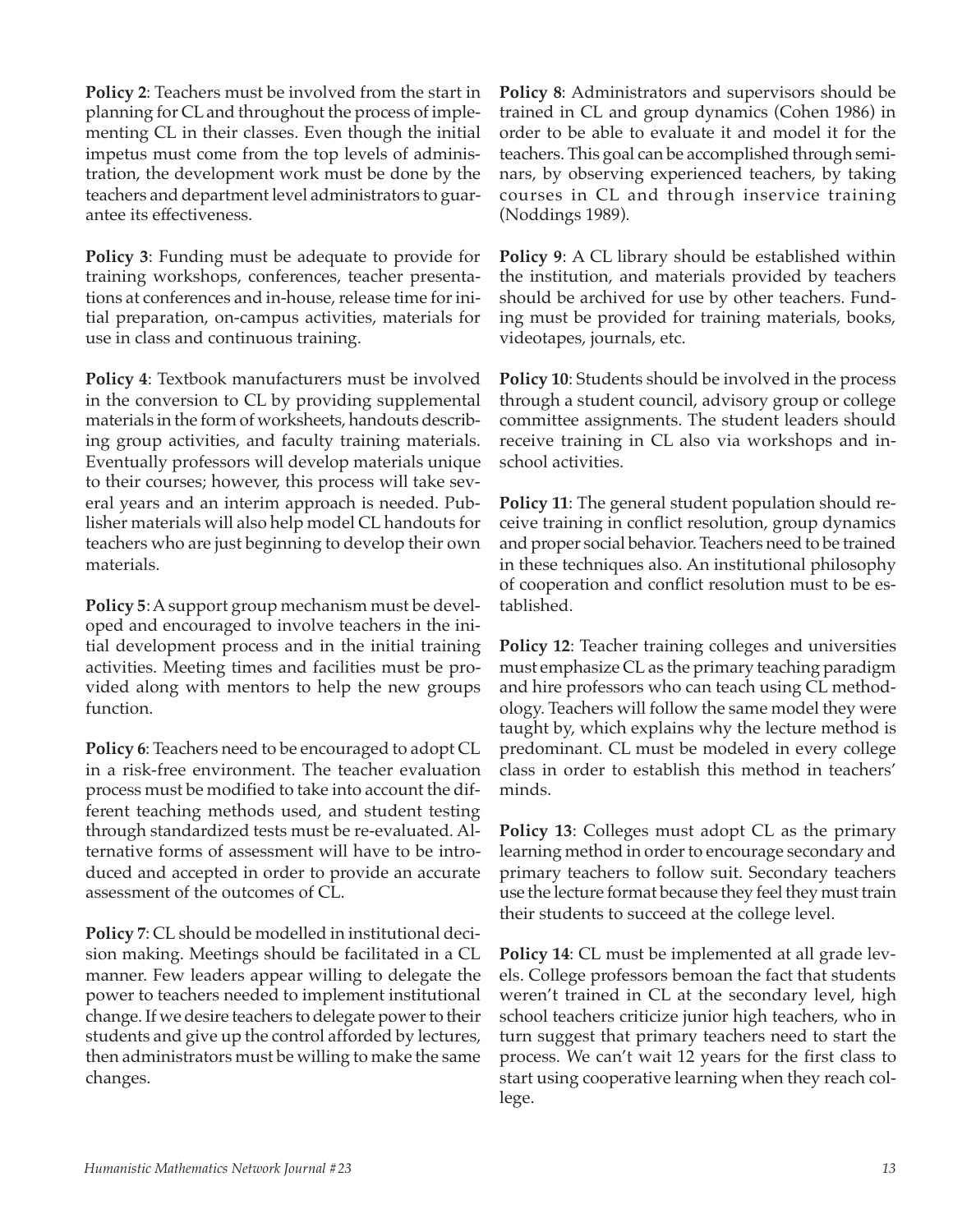**Policy 15**: Absolute grading instead of grading on a curve must be adopted by the institution, and alternate forms of assessment (such as group grades and portfolios) must be encouraged. The bell curve grading system by its very nature fosters competition, restricts collaboration, and leads to anxiety among students.

**Policy 16**: Curriculum planning and instruction must go hand in hand. "When a curricula is created, instruction must be considered, and when instruction is planned, curriculum materials must be appropriate for the mode of instruction" (Noddings 1989).

**Policy 17**: Facilities must be provided which are conducive to CL. Lecture halls with fixed ampitheater type seating makes student interaction difficult. Rows of desks neatly lined up are an anathema to CL. Moveable chairs and/or tables where students can work together must be provided. Tables large enough to seat 5 people would be ideal. Classrooms must be large enough to enable the professor to move easily about the room when interacting with the groups.

**Policy 18**: Teachers who are just beginning to use CL must be placed in an environment which will foster success, remove anxiety producing environments and encourage a major change in teaching style. In order to accomplish this financing must be provided to maintain small class sizes.

In conclusion, as we enter the 21st century professors will be forced to change from the comfortable and familiar lecture style of teaching to a student-centered cooperative mode if they wish to remain relevant. Technologies undreamed of even 10 years ago will usurp the factual, mechanical information delivery systems exemplified by the lecture, making the "talking head" professor obsolete. However, machines will never be able to replace what makes up the heart of the education experience: the development of seasoned, critical reasoning and thinking skills, obtained through face to face discussion, disputation, and deliberation with other living human beings. The cooperative classroom is ideal for fostering these types of experiences.

*From the Editor: Your responses are invited, either as an independent article or as a letter to the editor to be published in Issue #24.*

#### **REFERENCES**

Ames, G.J., & Murray, F.B., (1982) "When two wrongs make a right: promoting cognitive change by social conflict." *Developmental Psychology* **18**, p. 894-897.

Aronson, E., Blaney, N., Stephan, C., Sikes, J., Snapp, M. (1978) *The Jigsaw Classroom.* Beverly Hills, CA: Sage Publications.

Bean, John (1996) *Engaging Ideas: The Professor's Guide to Integrating Writing, Critical Thinking, and Active Learning in the Classroom.* San Francisco, CA: Jossey-Bass.

Brown, A., & Palinscar, A. (1989) "Guided, cooperative learning and individual knowledge acquisition," in L. Resnick (Ed.) *Knowing, Learning, and Instruction*. pp. 393-451, Hillsdale, NJ: Erlbaum.

Brufee, K., (1993) *Collaborative Learning: Higher Education, Interdependence and the Authority of Knowledge*. Baltimore, MD: Johns Hopkins University Press.

Burnstein, E., McRae, A. (1962) "Some effects of shared threat and prejudice in racially mixed groups." *Journal of Abnormal Social Psychology* **64,** pp. 257-263.

Cohen, E.G., (1986) *Designing Group Work*. NY, NY: Teachers College Press.

Cooper, J., Prescott, S., Cook, L, Smith, L., Mueck, R., Cuseo, J., (1984) *Cooperative Learning and College Instruction—Effective use of Student Learning Teams*. California State University Foundation Publication, pp. 41-65.

Cross, P.K., Angelo, T., (1988, 1993 2nd ed.) *Classroom Assessment Techniques: A Handbook for Faculty.* San Francisco, CA: Josey-Bass.

Dansereau, D.F., (1985) "Learning strategy research" in Chipman & Glaser (Eds.) *Thinking & Learning Skills: Relating Instruction to Basic Research Vol. 1*. Hillsdale, NJ: Erlbaum.

Felder, R.M., (1997). e-mail communication from feldergeos.ncsu.edu, WWW page http://ww2.ncsu.edu/unity/lockers/users/f/felder/public/rmf.htmI

Fogarty, R., & Bellanca, J., (1992), "The new school "lecture:" Cooperative interactions that engage student thinking," in Davidson and Worsham (Eds.), *Enhancing Thinking Through Cooperative Learning*. p. 84-100, NY, NY: Teachers College Press.

Hertz-Lazarowitz, R., Kirkus, V., Miller, N., (1992) "An overview of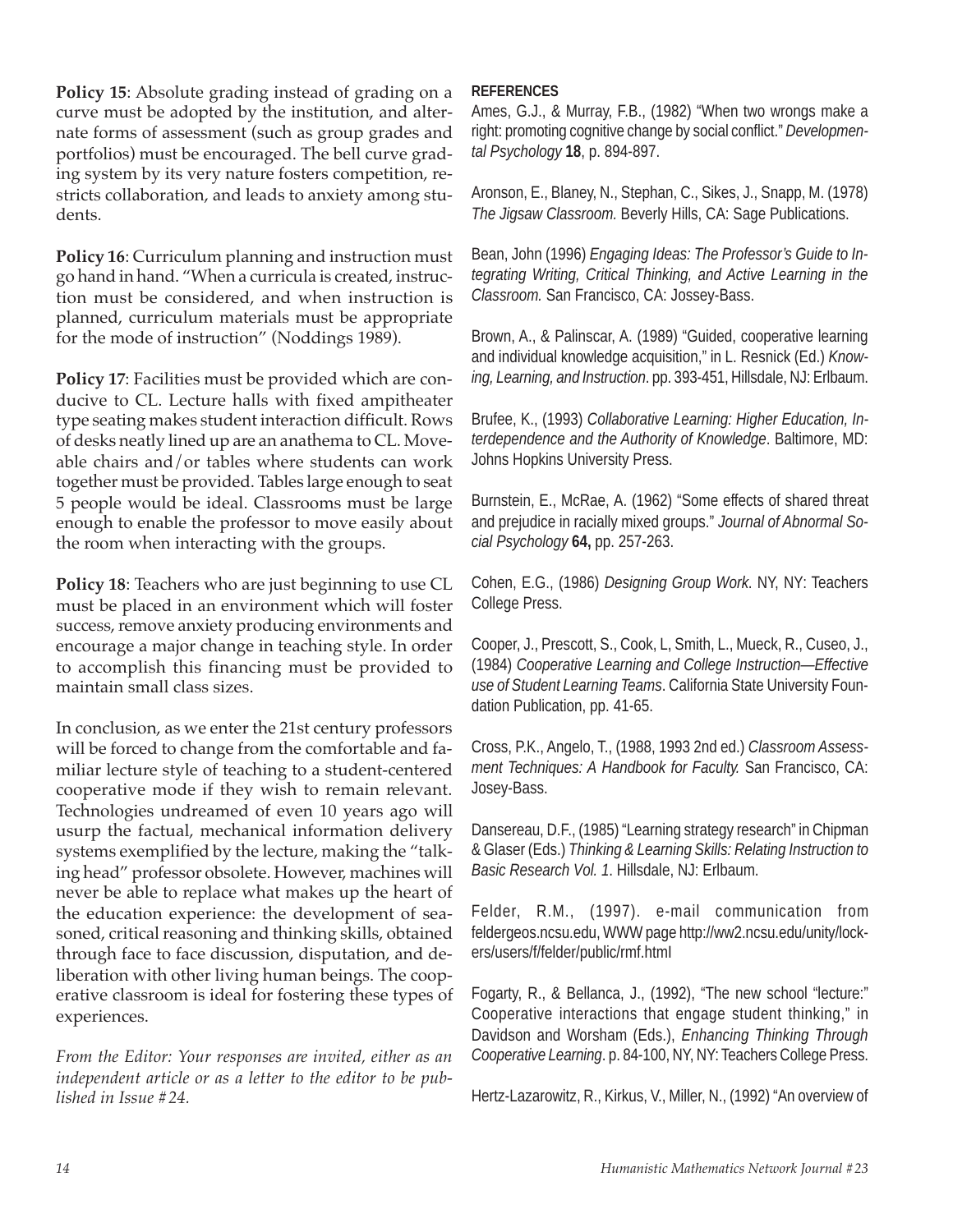the theoretical anatomy of cooperation in the classroom," in Hertz-Lazarowitz (Ed.), *Interaction in Cooperative Groups: The Theoretical Anatomy of Group Learning.* p. 3-4, NY,NY: Cambridge University Press.

Hooper, S., Hannafin, M.J. (1988) "Cooperative CBI: The effects of heterogeneous vs homogeneous grouping on the learning of progressively complex concepts." *Journal of Educational Computing Research* **4**, p413-424.

Johnson, D. W. (1971) "Effectiveness of role reversal: actor or listener." *Psychological Reports* **28** pp. 275-282.

, (1973) "Communication in conflict situations: A critical review of the research." *International Journal of Group Tensions* **3**, pp. 46-67.

, (1974) "Communication and the inducement of cooperative behavior in conflicts: A critical review." *Speech Monographs* **41**, pp. 64-78.

Johnson, R.T., Johnson, D.W., (1972) "The effects of other's actions, attitude similarity, and race on attraction toward others." *Human Relations* **25(2)**.

, (1979) "Conflict in the classroom: Controversy and learning." *Review of Educational Research* **49**, p. 51-70.

, (1989) *Cooperation and Competition: Theory and Research*. Edina, MN: Interaction Book.

Johnson, D.W., Johnson, R.T., Holubec, E.J., (1990) *Circles of Learning*. Edina, MN: Interaction Book Co.

Johnson, D.W., Johnson, R.T., Smith, K.A., (1998) "Problems with lecturing." *Cooperative Learning and College Teaching* **9(1)**, p. 23.

Johnson, D.W., Johnson, R.T.., Roy, P., Zaidman, B., (1985) "Oral interaction in cooperative learning groups: Speaking, listening and the nature of statements made by high, medium and low-achieving students." *Journal of Psychology* **119**, pp. 303-321.

Kagan, S. (1986) "Cooperative learning and sociological factors in schooling" in *Beyond Language: Social and Cultural Factors in Schooling Language Minority Students*. Los Angeles, CA: California State University Evaluation, Dissemination and Assessment Center.

Kenney, S., (1998) *Reinventing Undergraduate Education: A Blue-*

*print for America's Research Universities*. Stony Brook. NY: The Boyer Commission funded by the Carnegie Foundation for the Advancement of Teaching.

Kort, M.S., (1992) "Down from the podium" in Cohen, A.M. & Brawer, F.B. (Eds.), *New Directions for Community Colleges*. San Francisco, CA: Josey-Bass.

Margolis, M. (1997) "Brave New Universities." Firstmonday, Issue 3(5) pp. 1-7. http:/www.firstmonday.org/issues/issue3-5/ margolis/index.html

Marzano, R.J., (1992) "The many faces of cooperation across the dimensions of learning" in Davidson & Worsham (Eds.), *Enhancing Thinking Through Cooperative Learning*. NY, NY: Teachers College Press.

McCarthey, S.J., & McMahon, S., (1992) "From convention to invention: Three approaches to peer interactions during writing" in Hertz-Lazarowitz & Miller (Eds.) *Interaction In Cooperative Groups*. NY,NY: Cambridge University Press

McDonald, B.A., Larson, C.O., Dansereau, D.F., & Spurlin, J.E., (1985) "Cooperative learning: Impact on acquitition of knowledge and skills." *Contemporary Educational Psychology* **10**, pp. 369- 377.

Meier, M., & Panitz, T., (1996) "Ending on a high note: Better endings for classes and courses." *College Teaching* Fall 1996.

Midkiff, R.B., Thomasson, R.D. (1993) *A Practical Approach to Using Learning Styles in Math Instruction*. Springfield, IL: Charles Thomas Pub.

Nelson-LeGall, S., (1992) "Children's instrumental help-seeking: Its role in the social acquisition and construction of knowledge", in Hertz-Lazarowitz (Ed.) *Interaction in Cooperative groups: Theoretical Anatomy of Group Learning*. p. 120-141, NY,NY: Cambridge University Press.

Noble, D.F., (1997) "Digital Diploma Mills, Part I." http://communication.ucsd.edu/dl/ddm.htmI, *Firstmonday*. **3(5)**.

O'Donnell, A.M., Dansereau, D.F., Rocklin, T.R., Lambiotte, I.G., Hythecker, V.I., Larson, C.O., (1985) "Cooperative writing: Direct effects and transfer." *Written Communication* **2**, pp. 307- 315.

O'Donnell, A.M., Dansereau, D.F., Hythecker, V.I., Hall, R.H., Skaggs, L.P., Lambiotte, J.G., Young, M.D., (1988) "Coopera